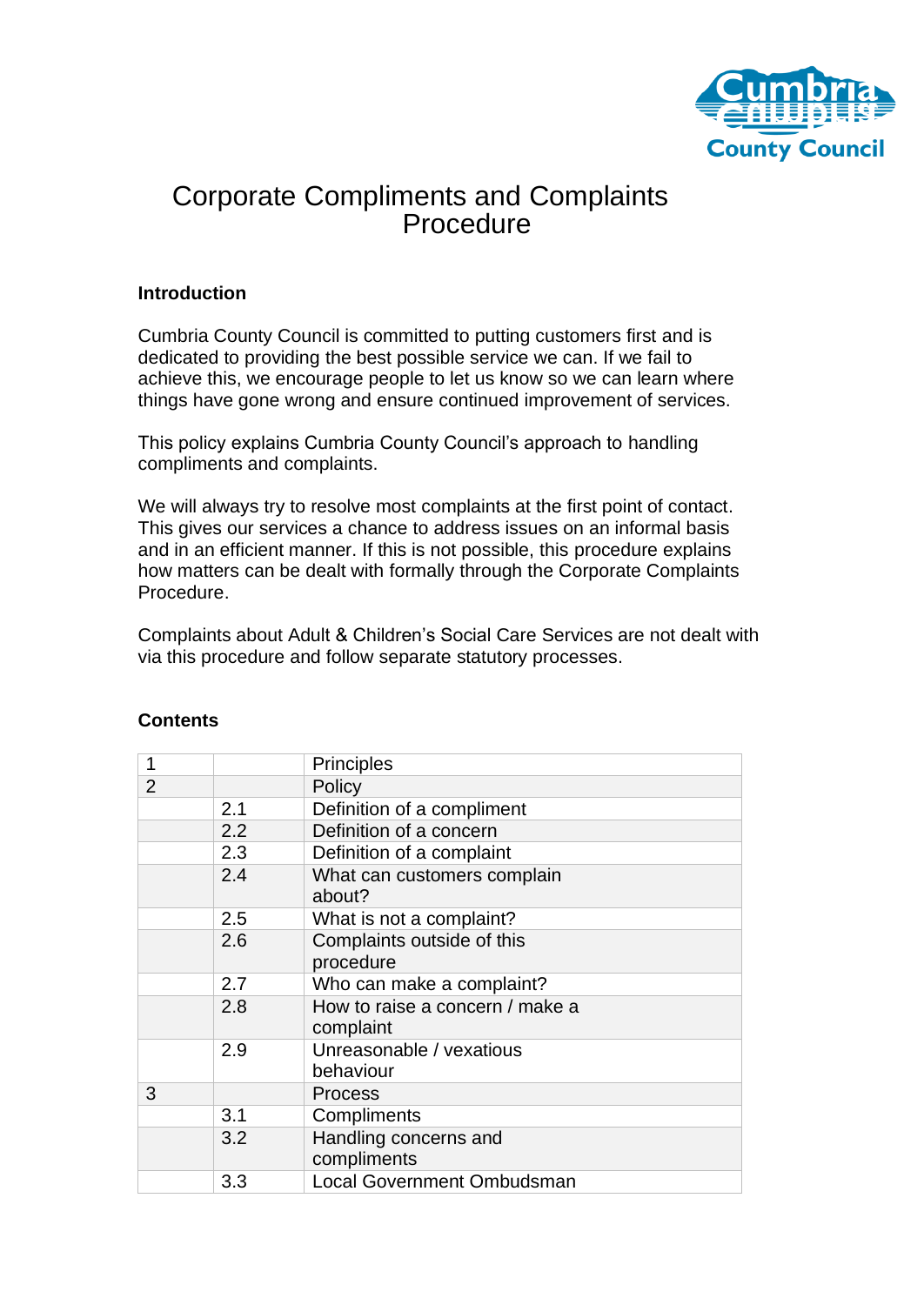# **1. Principles**

We are committed to putting our customers at the heart of everything we do. To support this ambition, we focus on four key promises:

- To make contacting us easy
- To treat people with dignity and respect
- To take responsibility
- To use customer feedback to improve our services

We accept that sometimes things go wrong and as such we know that effectively managing complaints is central to improving our services.

This document is intended to assist us in achieving our key principles. We make the following commitments in respect of customer complaints:

- Listen to what people have to say.
- Ask people what they want to happen to resolve their concern or complaint.
- Try to agree a plan to resolve complaints in partnership with the customer.
- Tell the customer if we cannot do what they ask and will explain why.
- Treat customers fairly and objectively.
- Treat customers with respect.
- Record all complaints and the outcome.
- Use complaints as an opportunity to learn and improve.
- Make sure people have support and help to be able to make their views known.

## **We ask Customers to:**

- Treat our staff with dignity and respect at all times
- Be clear about the issues they are raising
- Provide us with all the information required to help us resolve the complaint
- Have a clear expectation as to what would resolve the complaint and the outcome that they would like to achieve
- Report something promptly we will not normally investigate something that happened over 12 months ago unless there are exceptional circumstances

# **2. Policy**

The efficient handling of complaints is crucial to excellent customer service and involves everyone within the organisation. This policy will be well communicated internally to ensure that the Council's employees are aware of how to manage feedback.

Customers should be supported and encouraged to make their views known and make comments and suggestions about how services could be improved.

Once a customer has contacted the Council, the Complaints team will consider the issues raised and decide on the appropriate action to take in each case.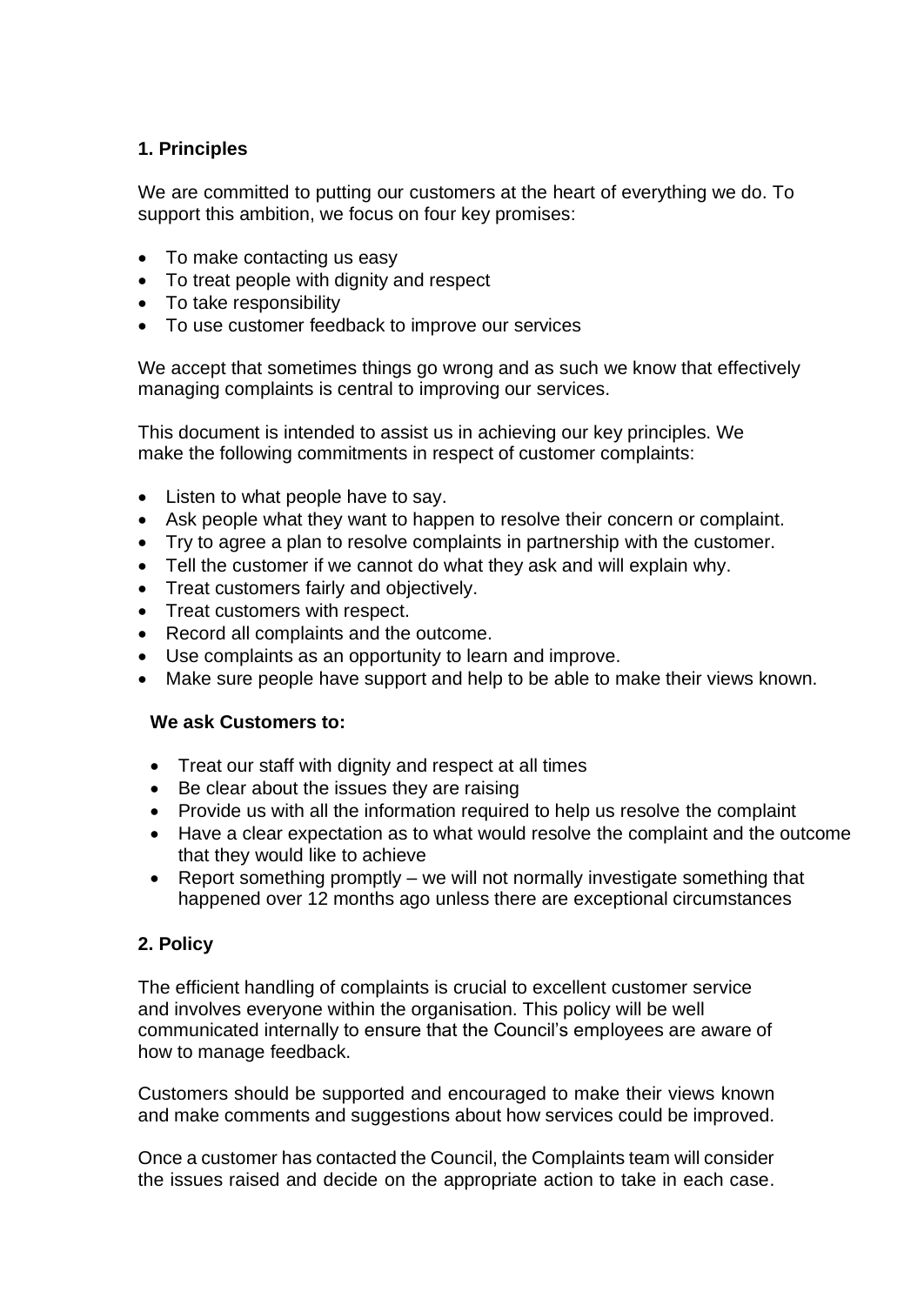We aim to resolve things as quickly and efficiently as possible so this will determine how it is moved forward.

# **2.1 Definition of a compliment**

A compliment is any expression of praise or congratulations (for the Council or its staff) that goes beyond positive recognition. We really appreciate it when customers take the time to tell us when things have gone well. It is important for us to celebrate success and continue providing quality services.

# **2.2 Definition of a concern**

A concern is an expression of dissatisfaction about a Council service that can be addressed informally at service level. It does not need to enter the formal complaints process. This approach ensures that the customer receives a response from the relevant service area more speedily and appropriately dependent on the issue raised.

# **2.3 Definition of a complaint**

The Local Government and Social Care Ombudsman defines as complaint as: 'an expression of dissatisfaction about the Council's action or lack of action or about the standard of service'.

Whilst not dissimilar to a "concern" as above, a complaint will require more in-depth action / investigations in order to be able to respond and as such time scales for response may vary. Please see below for further information.

# **2.4 What can customers complain about?**

The list below outlines some of the things people may wish to complain about:

- When we do not to provide a service at the level or to the standard laid down by law or Council policy/guidance.
- Whenever we delay unreasonably in answering a query or responding to a request for service.
- Whenever we do not follow Council policies or procedures.
- Whenever we do not take account of relevant matters in coming to a decision.
- When we do not tell people their rights or otherwise treat them unfairly.
- When an employee or someone acting on behalf of the Council is unhelpful or insensitive to a customer.
- When an employee or someone acting on behalf of the Council shows malice, offensiveness, bias or unfair discrimination.

Complaints against contractors employed by the Council will be treated as complaints against the service area employing the contractors. The Council may ask the contractor to respond to the complaint but will oversee the response.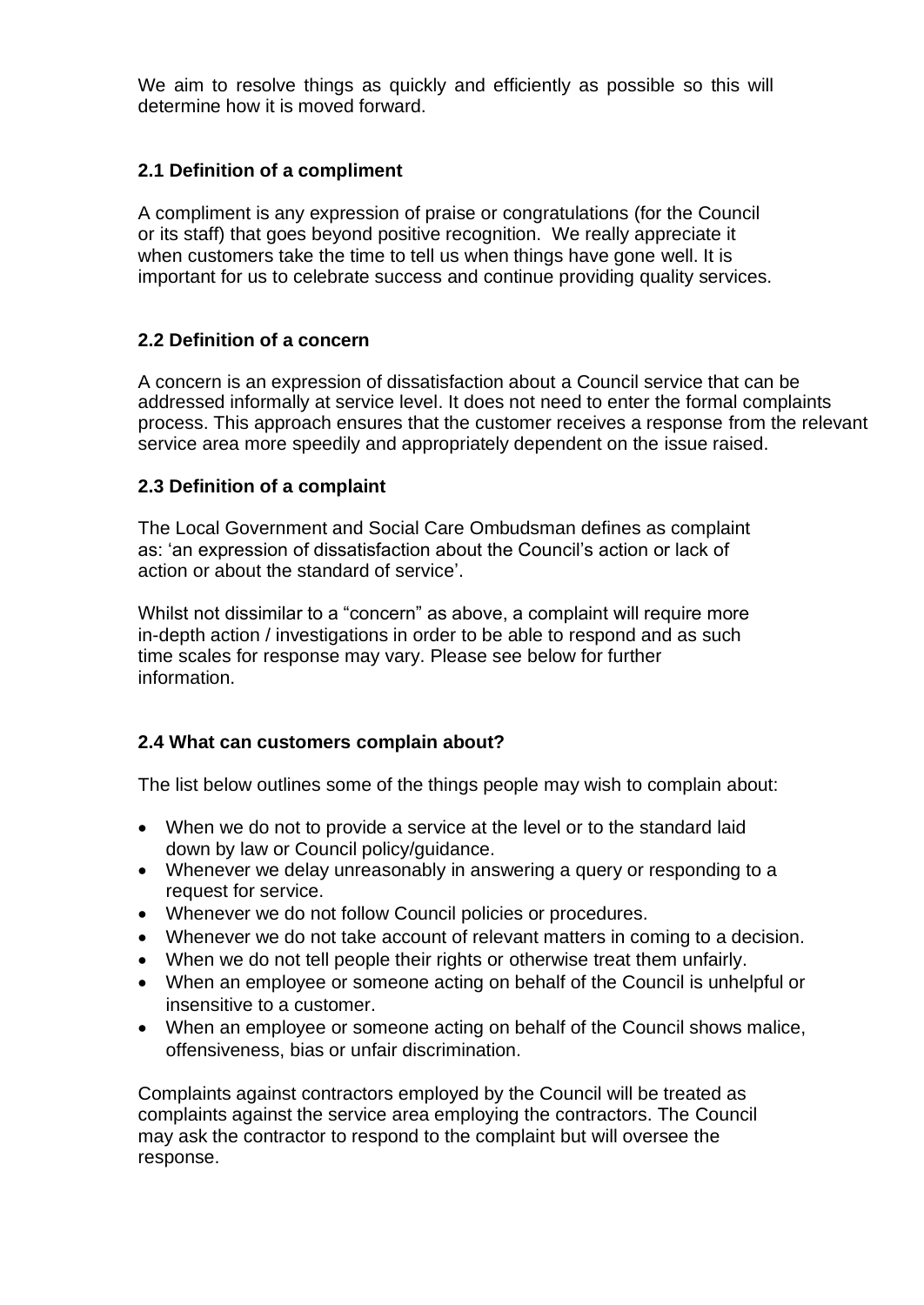# **2.5 What is not a complaint?**

- A request for a service e.g. reporting a fault with a streetlight, reporting a pothole or request for Home Care services.
- A request for information or for an explanation of Council policy / action.
- A matter for which there is a more appropriate legal remedy e.g. a matter which is (or could reasonably be expected to be) the subject of court or tribunal proceedings or review by a minister.
- A request which is covered by legislation e.g. Freedom of Information or Data Protection.
- A claim for compensation. In most cases claims for compensation against the authority will be referred to the insurer.
- Appealing a parking ticket. There is a separate process for this which can be found here [Parking at Cumbria County Council \(parkingcumbria.org.uk\)](https://www.parkingcumbria.org.uk/pages/home.aspx)

# **2.6 Complaints outside this procedure**

The list below outlines some of the things that should be directed elsewhere:

- A matter for which there is a more appropriate right of review or appeal should not follow this procedure. For example, complaints about the handling of Freedom of Information, personal information or Community Support requests should be investigated through the relevant review process.
- Complaints about the Cumbria Police and Crime Panel should follow their own complaints procedure.
- Complaints about the conduct of Councillors. These should be referred to the Council's Monitoring Officer.
- A matter in relation to a service not provided by Cumbria County Council i.e rubbish collection, benefits or park maintenance (we may need to direct you to one of the local District / Borough Councils). Information about these Councils can be found here [District and Borough Councils | Cumbria](https://www.cumbria.gov.uk/council-democracy/organisations/districts/default.asp)  [County Council](https://www.cumbria.gov.uk/council-democracy/organisations/districts/default.asp)

# **Complaints in relation to Adult Social Care and Children's Services**

Councils with social services responsibilities are by law required to have a separate complaints procedure for social care service users or their representatives. Complaints about Children's Services or Adult Social Care will usually be covered by their statutory procedure rather than this policy.

## **Complaints in relation to Schools and Education**

If you have a complaint with a school or school staff, the first step must be to contact the school directly (the Headteacher or Chair of Governors) to see if it can be resolved informally.

If you are still dissatisfied, you can request a copy of the school's Complaints Procedure that will help you to submit a formal complaint. Further information can be found at [Concerns and complaints involving a school -](https://cumbria.gov.uk/eLibrary/view.asp?ID=90697) information [leaflet for parents](https://cumbria.gov.uk/eLibrary/view.asp?ID=90697) (PDF 436KB).

There are formal procedures, and in some cases appeals arrangements, for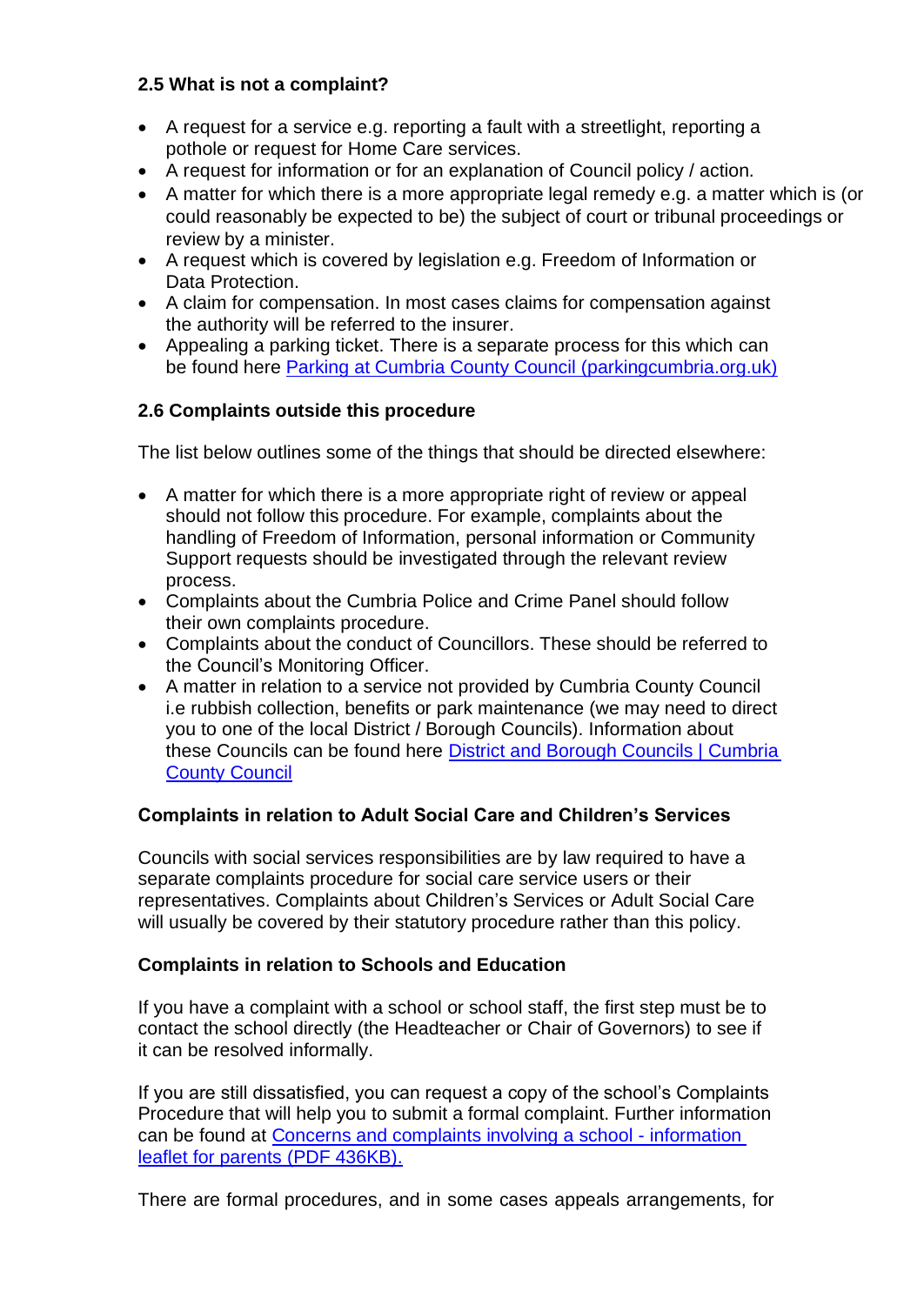Cumbria County Council to assist with certain education issues. These include school admissions, the provision of the national curriculum including religious education and collective worship, exclusions, special educational needs assessments and child protection issues.

#### **Employee matters**

Matters about employment including pay, pensions, dismissal or applications for employment should follow the relevant internal procedure. For example, complaints about Local Government Pensions should follow the Internal Dispute Resolution Procedure and complaints about staff employment should follow the grievance procedure or other relevant policies. The Corporate Complaint Procedure cannot be used alongside these procedures. See the Grievance Procedure or the Harassment Policy for more information.

Staff or teams wishing to complain about a member of staff or team in another directorate should progress this through the appropriate line management arrangements. Employees who believe that there is serious wrongdoing at work by other employees, managers, Councillors, suppliers, contractors or others acting on behalf of the Council should refer to the Council's Whistle-Blowing Policy.

## **2.7 Who can make a complaint?**

- Any person or organisation accessing a service from the Council can make a complaint.
- Anyone acting on behalf of a person or organisation receiving a service from the Council can make a complaint (see below)

Where complaints are made by third parties, such as an elected member or MP, friends or family, the council has an obligation to obtain consent from the person who is the subject of the complaint before disclosing confidential information.

The Council has a separate process for MP communication and all correspondence is received into the Complaints team. The Complaints team then triage appropriately to the most relevant service / process. Should the enquiry constitute a complaint, it is subject to the same process and timescales as any other and consent will be sought from the customer (as above).

Where a person who is the subject of the complaint does not have capacity to give consent, as defined by the Mental Capacity Act, then a best interest decision will be made about accepting/rejecting the complaint. Any such decisions will be communicated to the complainant.

## **2.8 How to raise a concern / complaint?**

Complaints can be submitted by letter, telephone, email, in person, online form, on audiotape, in Braille or in another language to any member of Council staff. Address below:

The Complaints Team Cumbria County Council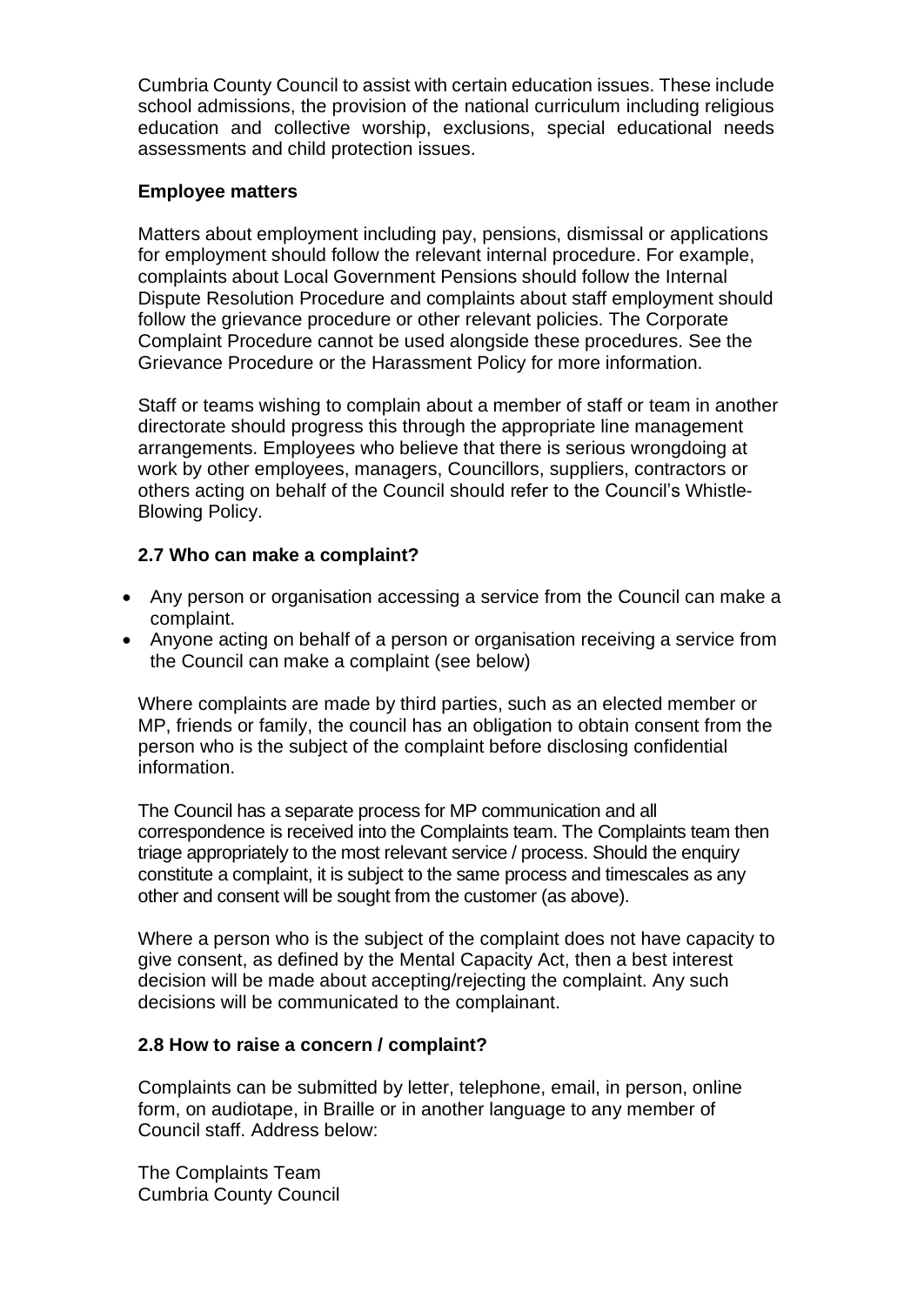Parkhouse Building Baron way **Carlisle** Cumbria CA6 4SJ

Tel: 01228 221234 Email: [complaints@cumbria.gov.uk](mailto:complaints@cumbria.gov.uk) 

## **2.9 Unreasonable / Vexatious Behaviour**

The Council welcomes feedback and will investigate all complaints with courtesy and respect. Whilst it is recognised that a complainant may be angry and upset with the Council or its staff, and may have issues of genuine concern, it is expected that all representatives of the Council will be similarly treated with courtesy and respect. If it is felt that staff are being treated in an inappropriate manner, then they may need to exercise the Unreasonable Customer Policy found here [Unreasonable Customer Policy \(PDF 270KB\)](https://cumbria.gov.uk/eLibrary/Content/Internet/536/6357/42766152553.pdf)

## **3. Process**

## **3.1 Compliments**

Compliments are often provided directly to staff and then forwarded to the Complaints team. Upon receipt, compliments are sent to the relevant Managers and included in reports and on occasion in Council publications.

## **3.2 Handling concerns and complaints**

Complainants will always be listened to and reassured that their issue is being taken seriously. Cumbria County Council has a two-stage process.

## **Stage 1 - Informal Concerns (service resolution)**

If a customer raises an issue directly with a member of staff, that member of staff will take ownership and attempt to resolve immediately, for example – if a customer is unhappy with a library issue, they are advised speak to the team at the location. If a staff member is unable to resolve the issue at this point, it should be raised with the Complaints team.

When the Complaints team receive a complaint directly, they consider any action already taken and possible ways to ensure a speedy resolution for the customer. The team triage complaints based on many factors including risk, other statutory processes, availability of information and the best outcome for the customer.

Please note that contact with the Complaints team does not automatically mean that the issue will be raised as a complaint, as they will determine the best course of action to resolve the issue in the most effective and efficient manner.

Once it has been determined that the issue is a concern it is at this point the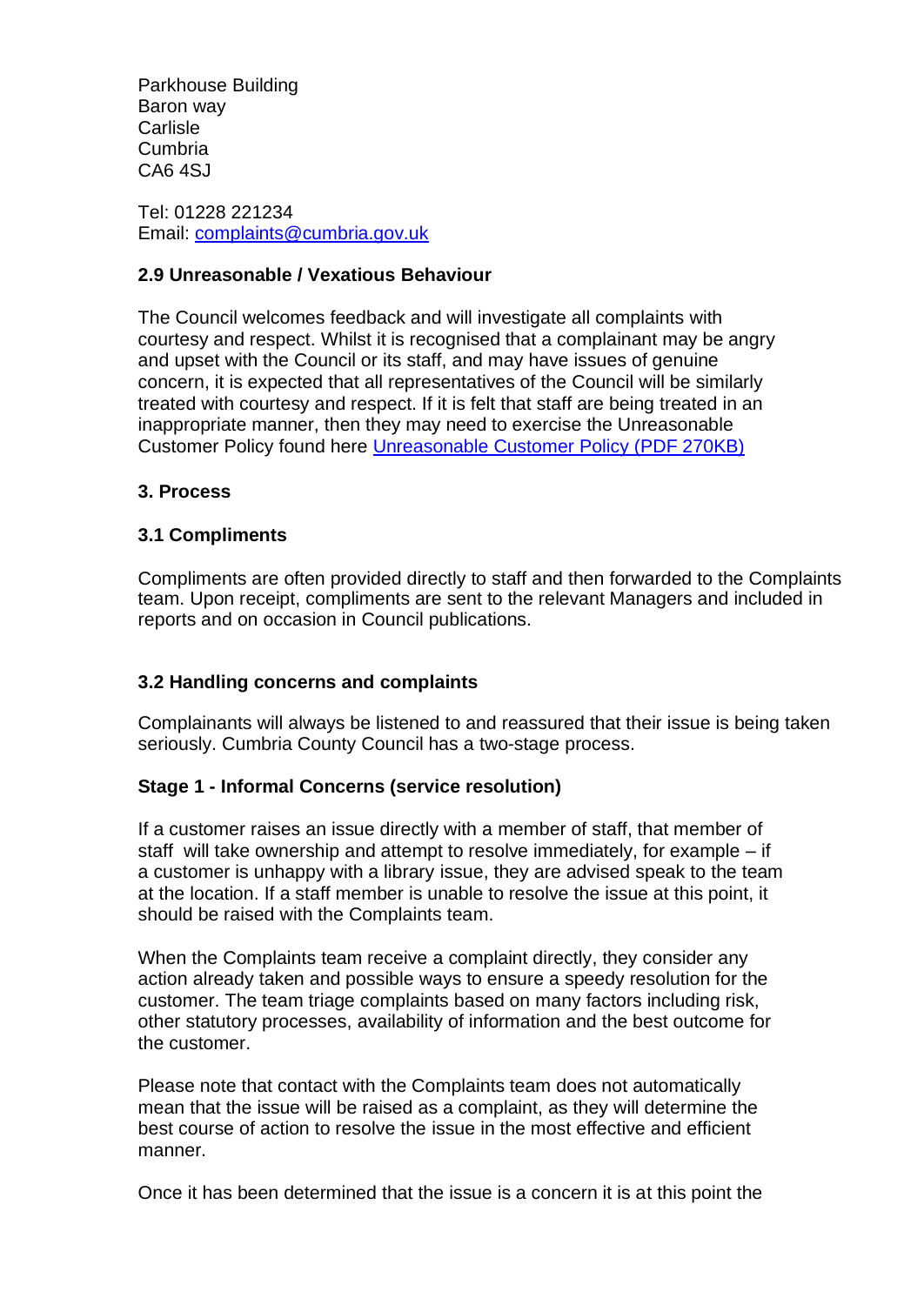team will record the concern details and send an acknowledgement to the customer within three working days. The concern will be sent to the most appropriate officer within the relevant service to contact the customer within five working days of the complaint being recorded, investigate and provide a response within twenty working days. In exceptional circumstances where this may not be possible, they will communicate with the customer and agree mutually agreed timescales.

At the end of this process, should the complainant remain dissatisfied with the response provided, they can request the matter to be escalated to the formal complaints process. In this instance, they should contact the complaints team within ten working days of receipt of the response to make this request, outlining the unresolved issues.

#### **Stage 2 - Formal Complaints**

If it is deemed more appropriate for an issue to be considered under the formal complaints process, the complaints team will triage to decide the most appropriate approach and level of officer required to meet the customer's expected outcomes. There may also be occasion when a complaint needs to be investigated independently to the service area involved. This is at the discretion of the Complaints team. An acknowledgement will be provided to the customer within three working days of receipt, outlining the next steps.

If the issue has previously been investigated at the informal stage and unsuccessfully resolved, it will now be allocated to another appropriate person (AP) who has not been involved in the complaint. Contact should be made with the customer within five working days of the complaint being allocated.

If the issue is being investigated at this stage without having been previously considered informally, an AP will be allocated the case for investigation. The AP will contact the customer within five working days of the complaint being allocated to discuss. Regular communication should take place between the person investigating, the customer and the Complaints team to update on progress. All communication is saved on file.

At this point, the AP will work with the customer to establish their expected outcomes and a mutually agreed response time. The AP will agree actions with the customer and proceed with an investigation to gather all information (if actions cannot be agreed with the customer, the AP will proceed with the investigation and note that this was unable to be mutually agreed.)

Upon completion of a full investigation, the response will be reviewed by an appropriate Senior Manager and then provided to the customer in writing. Any agreed actions or learning will be clearly identified by the AP and recorded by the Complaints team and implemented by the relevant service (if an action in relation to the complaint is being handled as a separate piece of work, a full response to the complainant should not be delayed and should still be issued within agreed timescales).

This is the end of the Council's complaints process.

Note: There may be occasions where the Complaints team choose to deviate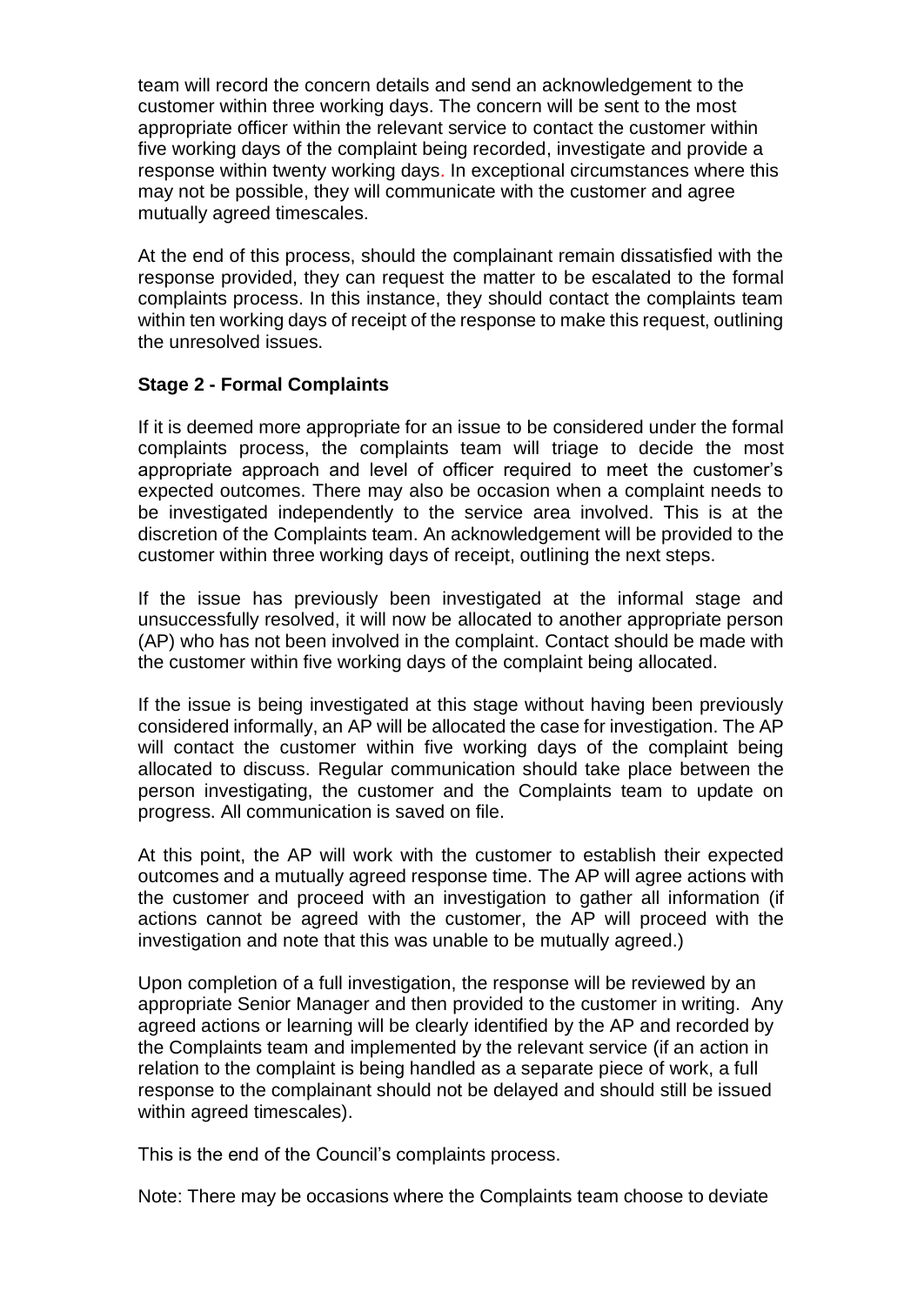from the procedure set out above. For example, where a directorate receive a large number of complaints about a single decision or issue, or where resolution is not achievable for policy reasons, they may choose to provide a more standard written response.

## **3.3 Local Government Ombudsman**

If the Council has not been able to successfully resolve a complaint to a customer's satisfaction, they can contact the Local Government Ombudsman (LGO). They should do this within 12 months of when they first knew about the matter they are complaining about. The LGO will then communicate with the Council regarding the issues.

The Local Government Ombudsman can be contacted by calling 0300 061 0614. More information is available on their website at [www.lgo.org.uk](http://www.lgo.org.uk/)